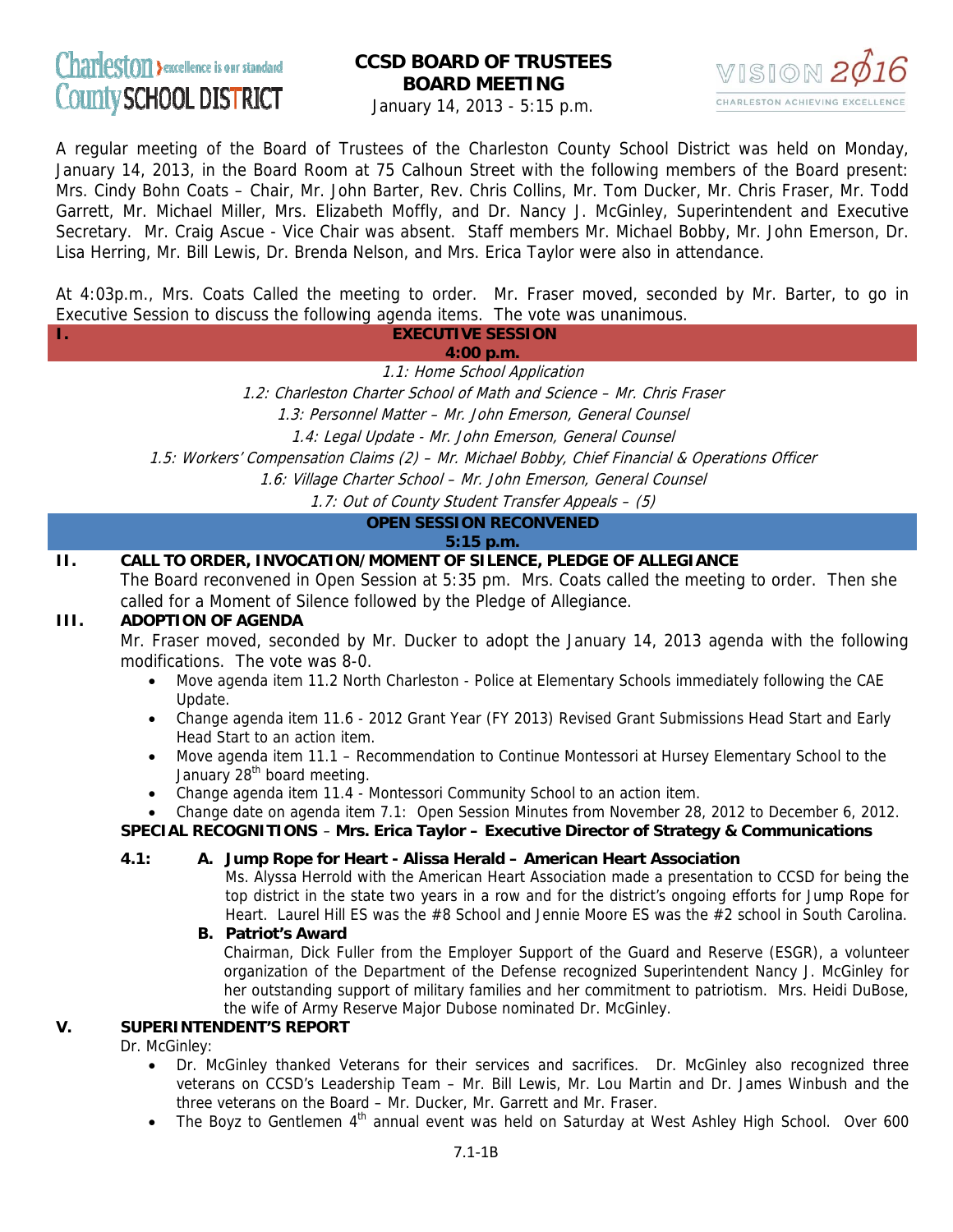persons attended. Boyz to Men Volunteers presented mini workshops. The opening artist for President Obama's 2008 campaign also participated.

- Employee Orientation for Associate Math Teachers began today. The activity binder that Mrs. Betsy Reidenbach compiled was shared with Board members. Dr. Winbush and Mrs. Nichols were acknowledged for their work to get the teachers hired.
- Groundbreaking for Sullivan's Island Elementary was held last Monday on Sullivan's Island. Mr. Bill Lewis and his team and other participants were thanked for planning the event. The new school will have an environmental focus.
- A Security Update will be presented later tonight by Dr. Herring and Mr. Jeff Scott. They will talk about a drill all staff will participate in on Thursday of this week.
- Traffic at Bonds Wilson Campus was addressed. CCSD Staff is working with the City of North Charleston to identify a solution.
- January is School Board Recognition Month. A fruit basket was provided to each Board member to say thank you for giving time well beyond the compensation.

## **VI. VISITORS, PUBLIC COMMUNICATIONS**

- 1. Ms. Harriet Ripinsky, a Haut Gap volunteer, addressed the board regarding a school sign for Haut Gap Middle. She spoke of her efforts and Mr. Padrons' to address the issue. They went through the channels and isn't sure why it hasn't been addressed.
- 2. Mr. Anthony G. Bryant addressed the board regarding agenda item 11.2 North Charleston Police at Elementary Schools. His concerns were regarding the grant submitted. He asked that the letter be resubmitted prior to board action.
- 3. Ms. Deborah Grant addressed the board regarding Frierson ES. She said an email will be sent to board members to give the opportunity to address concerns they have.
- 4. Mr. Ted Brown expressed concerns to Dr. McGinley about upgrading Burke HS to bring it up to standards.
- 5. Mr. Muhammed Idris expressed concerns about police in schools.
- 6. Mr. Howie Comen expressed concerns regarding police in schools and their role in handling discipline.
- 7. Ms. Kaley Stunkard A PreK teacher at James Simons and TFA core member, shared an achievement report on her students stating that her students made tremendous gains this year. She urged the board to continue the positive impact the core TFA has made.
- 8. Ms. Brittany Graham, a 4<sup>th</sup> grade teacher at Sanders Clyde and TFA teacher urged the board to extend the TFA contract and bring more TFA teachers into CCSD Schools.
- 9. Mr. Jaymes McCloud addressed the board in support of SROs in schools. He shared details on the important role police officers play in schools—visiting students on their dying beds and students who suffered injuries from car accidents, etc.

## **VII. APPROVAL OF MINUTES/EXECUTIVE SESSION AGENDA ITEMS**

 **7.1: Open Session Minutes of Special Called Meeting of December 6, 2012, & December 10, 2012 Meeting** 

Mr. Fraser moved, seconded by Mr. Ducker, to approve the Open Session Minutes of December 6, 2012 & December 10, 2012. The motion was approved 8-0.

## **7.2: Executive Session Action Items of January 14, 2013**

The Board voted on Executive Session items of January 14, 2013 listed below:

#### **1.1: Home School Application**

Rev. Collins moved, seconded by Mr. Ducker, approval of a Home School application. The motion was approved 8-0.

## **1.2: Charleston Charter School of Math and Science – Mr. Chris Fraser**

Mr. Fraser moved, seconded by Mr. Ducker, to approve the interim Memorandum of Understanding between CCSD and the Charleston Charter School for Math & Science for use of the Rivers Campus. The motion was approved 8-0.

## **1.3: Personnel Matter – Mr. John Emerson, General Counsel**

Mr. Ducker moved, seconded by Mr. Miller, to approve the resolution presented to the board in Executive Session. The motion was approved 7-1 (Moffly opposed).

#### **1.4: Legal Update - Mr. John Emerson, General Counsel**

The Board discussed a legal matter in Executive Session.

 **1.5: Workers' Compensation Claims (2) – Mr. Michael Bobby, Chief Financial & Operations Officer** 

Mr. Fraser moved, seconded by Mr. Ducker to approve both Workers' Compensation Claims. The vote was 8-0.

#### **1.6: Village Charter School – Mr. John Emerson, General Counsel**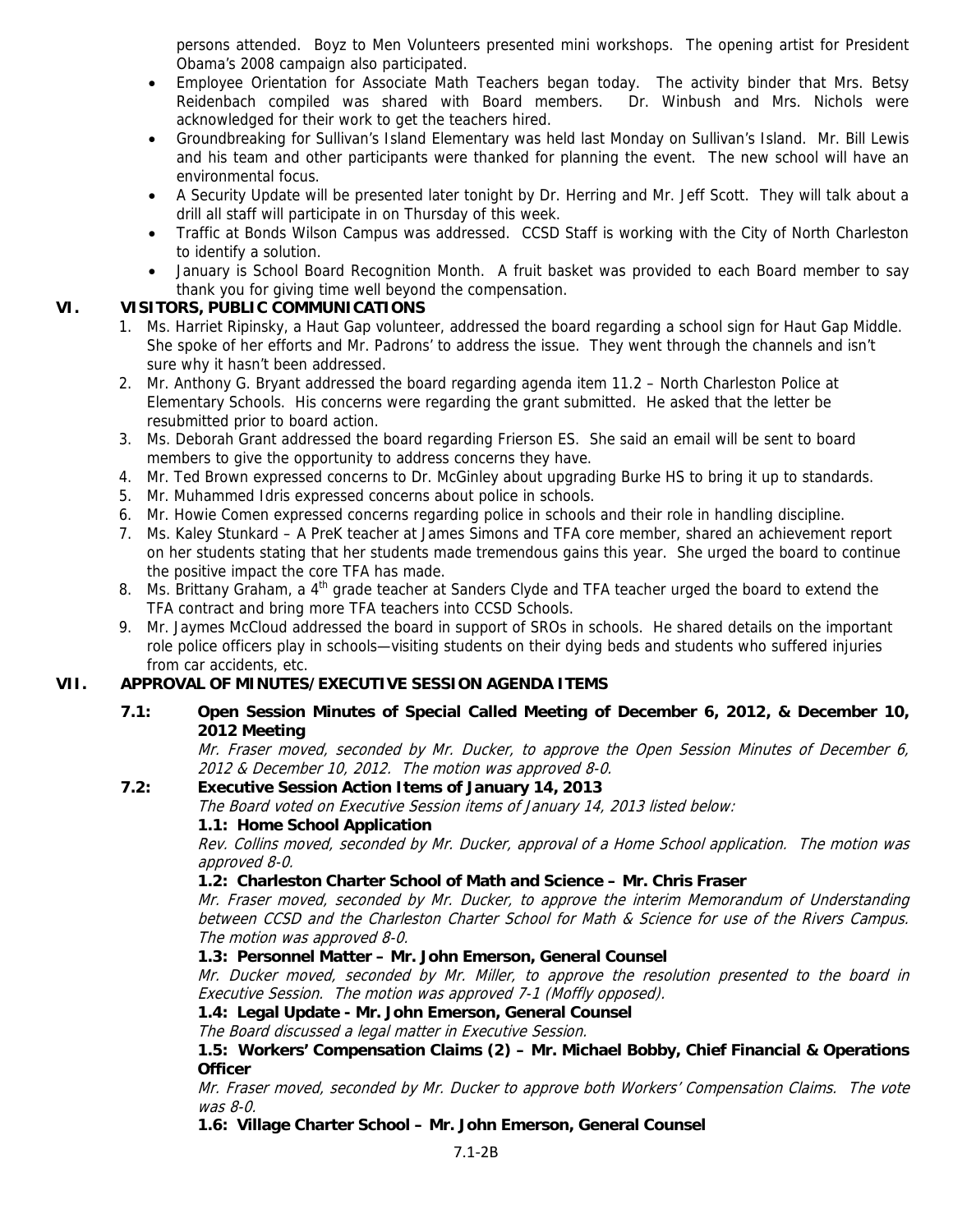The Board discussed the Village Charter School application since the matter was not resolved on January 9, 2013.

Mr. Ducker said while he is supportive of Village Charter, he is disappointed that they did not participate in the follow up charter hearing at 3pm today.

Mr. Ducker moved , seconded by Mr. Garrett to deny charter. The motion was approved 5-3 (Collins, Miller and Moffly opposed).

Rev. Collins said communication was not at its best. The charter folks were not advised about the hearing with an attorney. Therefore, they were unprepared. Also, on Friday, they were here for a hearing that was cancelled because one board member couldn't be present for a quorum. They were asked to return today. However, that did not allow enough time for preparation.

Rev. Collins moved, seconded by Mrs. Moffly, to amend the motion, changing the word denied to approve, the Village Charter application. The vote failed 3-5 (Collins, Miller and Moffly supported the motion).

Mr. Garrett said the issue on the table is the board is looking at spending \$10 million amount for 10 years and Village Charter representative had ample time to prepare. Rev. Collins said the charter didn't know they were required to have a proceeding, and was only told to prepare for a presentation.

Mr. Ducker agreed with Mr. Garrett and said the hearing started last week and there were questions about their finances. He acknowledged that there was a problem during the hearing on Friday. However, they elected not to participate in the charter hearing today.

Mr. Miller said there was enough blame to go around. While he knew about the presentation, he later learned about the hearing. And, due to unforeseen circumstances, the hearing was to be continued on Friday. The mission Village Charter is a good one and an attempt to raise academic standards where there is a need. He commended the efforts of the charter school applicants and encouraged the Village Charter group not to be discouraged.

Rev. Collins asked Mr. Ducker to consider allowing the charter 30 days to answer questions. Mr. Barter said the board is open to receiving more information. Then he requested input from General Counsel since a contingent decision may not be possible since CCSD board was advised that the charter application could be approved by default. He also agreed that some things weren't done appropriately.

Mrs. Coats asked Mr. Emerson to respond to Rev. Collins' request asking Mr. Ducker to change motion to "contingent upon". Mr. Emerson advised the board to vote tonight. If the board did not take action, it would automatically be approved. All charter applications are reviewed by state and what they signed off on is the application that was forwarded to the CCSD Board. If the application is revised, the state is required to review the changes. Also, he reminded the Board that Village Charter was asked to delay the approval last week. However, they refused.

Rev. Collins asked if guidance, nurse, bus, IEP, and other concerns were things charter folks would know beforehand. Mr. Emerson said he was not comfortable answering the question. He said the concern was if they had minimum funds to address the issues. Then Rev. Collins asked if board was aware that the charter board had contingency money they could transfer to cover those issues. Mrs. Coats said the charter folks never answered the questions. Mr. Emerson said staff had copies of the budget and there weren't excess dollars to cover concerns.

Mr. Fraser said should the board deny the charter, the charter could appeal and bring information back. If approved, it would grant them \$10 million. He suggested it be denied to allow them to make necessary corrections. He called for question.

Mrs. Moffly spoke about the two ways to get a charter. State approval or home school approval. If they have already been approved at state level, why would they ask CCSD to be their sponsor? Mrs. Coats said they applied to be sponsored by CCSD. She said if they wish to be sponsored by the state, they must resubmit their application to the state. Mrs. Moffly said it's unfortunate that everyone heard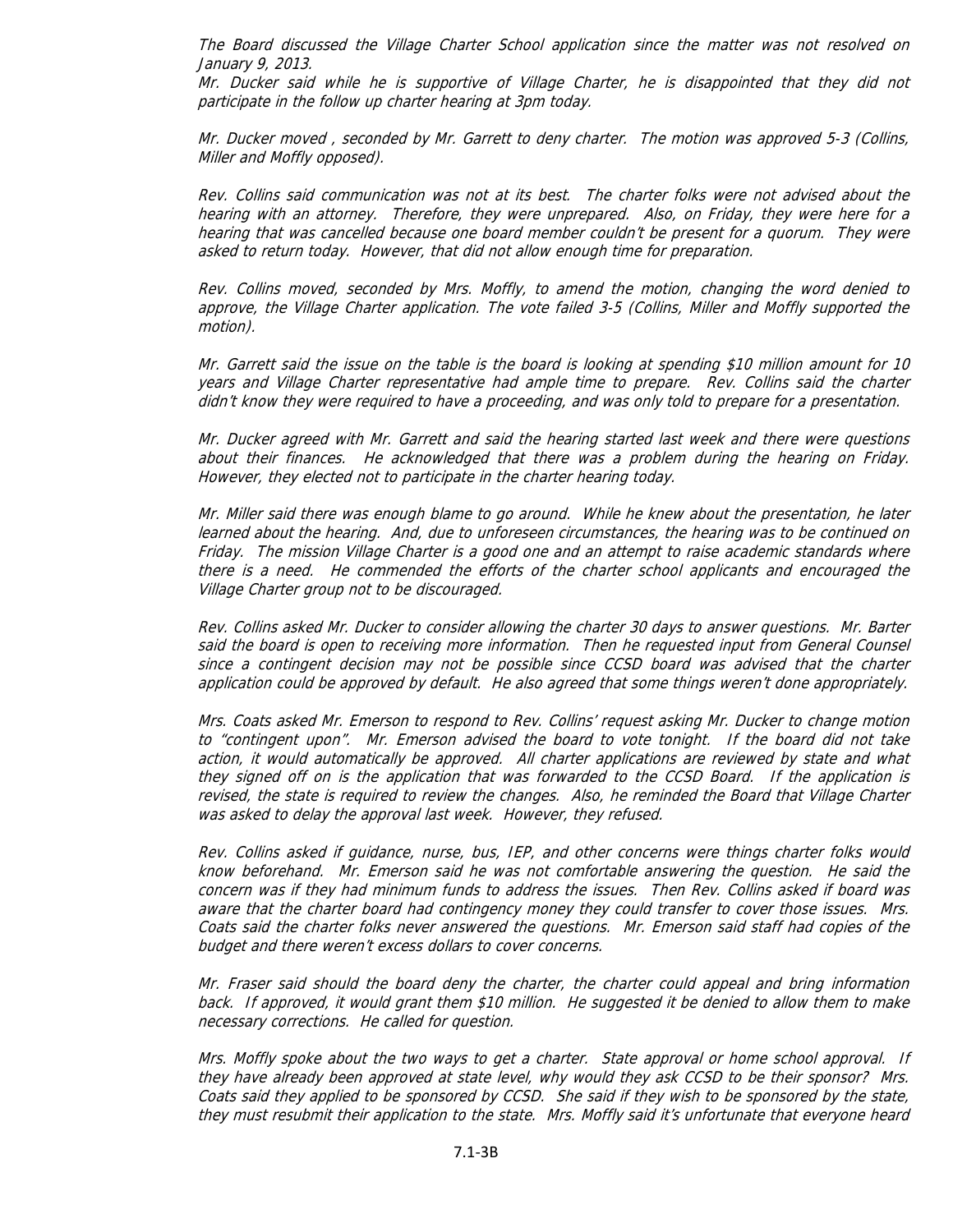the district, but not the charter. She said it's a great school and has great community support. She prefers sending students at Village Charter instead of Daniel Jenkins. Then she said there is an empty building in North Charleston and said there are ways the board could work with the charter folks instead of fighting them.

Rev. Collins asked if charter budget could be revised if they made mistakes. Mr. Bobby said the first issue is do they have enough money in the budget to operate? The second is that if they do, they could move projected expenditure where needed. The only way to generate more revenue is to increase student body or get outside dollars to add to charter formula.

#### At this time, Mr. Ducker called for the question.

#### **1.7: Out of County Student Transfer Appeals**

The Board discussed Out of County Student Transfer Appeals and voted on the following motions:

- Mr. Fraser moved, seconded by Mr. Ducker to delay action until January  $28<sup>th</sup>$  to allow the board to receive input from staff. Mr. Barter inquired about postponing the decision since first semester is coming to an end. Dr. McGinley said the semester may or may not end at the same time in other counties. The vote failed 3-5 (Barter, Coats, Collins, Garrett, and Moffly opposed).
- Mr. Barter moved, seconded by Mr. Garrett, to approve one Out of County student transfer appeal—(B) and deny 3 student appeals (A, D, and E). The motion was approved 8-0.
- Mr. Barter moved, seconded by Mr. Ducker, to deny an Out of County student transfer appeal—C. The motion was approved 7-1 ( Collins opposed).
- **7.3: Financial Minutes**

#### **A. December 6, 2012**

#### **B. December 10, 2012**

The Board voted on the Financial Minutes of December 6, & December 10, 2012.

A. Mr. Fraser moved, seconded by Mr. Barter, to approve the Financial Minutes of December 6, 2012. The vote was 8-0.

B. Mr. Fraser moved, seconded by Mr. Barter, to approve the Financial Minutes of December 10, 2012. The vote was 8-0.

#### **VIII. CAE UPDATE**

#### **8.1: School Security Update – Mr. William Scott – Director of Security**

The Board received a School Security update. A summary of the information is shown below.

- Mr. Jeff Scott and Dr. Lisa Herring presented a brief overview on Security topic discussed last week.
	- o Defense in Depth
	- o Communications
		- School based radios was added on recently,
		- Mass Communications,
		- Communicating directly with police departments
	- o Strategic Training and Collaborations for teachers, principals and other faculty members
		- PBIS training
		- School wide evaluation training
	- Walk thru Drills are scheduled for Thursday and Friday, January 17 and 18. It is a mandatory district wide teaching and reflection opportunity.
		- Rev. Collins asked about suicide prevention protocol. Dr. Herring said School Psychologist and School Counselors have been trained on a protocol in place to address. Rev. Collins said more students are committing suicide. He asked if students with behavior issues are monitored or counseled. Dr. Herring said they are trained to look for the red flags. Guidance Counselors referrals are done to alert school psychologists and parents.
		- Mr. Ducker asked about protocol for police officers in schools. Mr. Scott said the document in the packet is a MOU. That document list duties of contract and schools.
		- Mr. Garrett asked about disciplinary issues handled by SROs. Mr. Scott said they don't deal with discipline issues. They investigate criminal behaviors. His office works as liaisons if there are issues from principals. They help resolve issue and make sure everyone understands their role.
		- Mrs. Moffly asked for a copy of cases referred to the Solicitors Office. She said Solicitors officer say they have many cases that should have been handled at the school level. She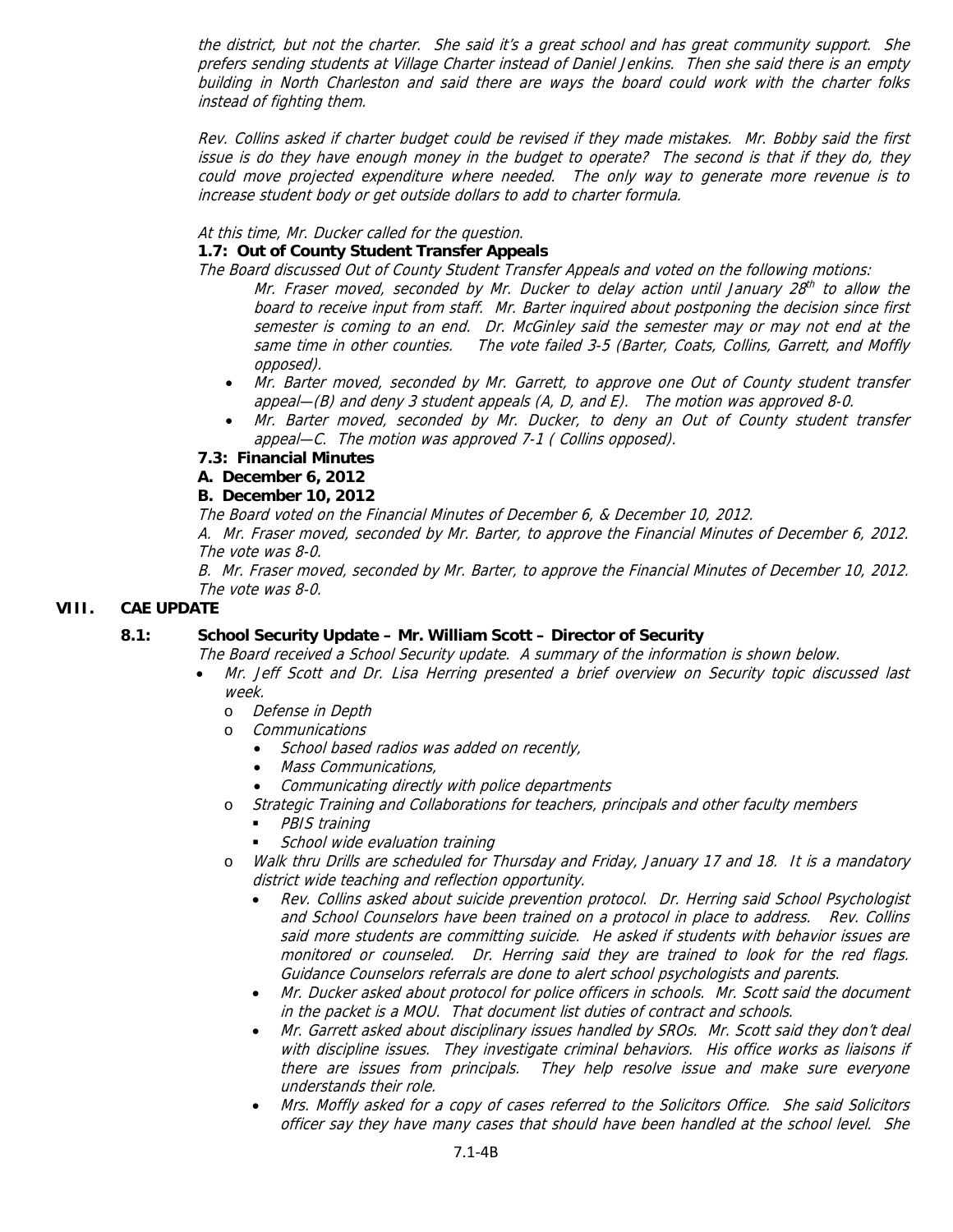expressed concerns about things taken out of the Student Code of Conduct that are now coded as a misdemeanor, principals not contacting parents when students are being questioned, due process, and said students constitutional rights are violated. Mr. Scott said he is not privy to Juvenile Court case information. Mrs. Moffly said she would request them under the Freedom of Information Act from the Solicitors' Office. She said many juveniles shouldn't be arrested, but released to parents and said many officers aren't properly trained. Mr. Scott addressed Mrs. Moffly's question about police officers sitting in on due process hearing stating that it is more of a preventative measure. Rev. Collins asked if it was legal. Mr. Scott said it is two separate issues--One is a counseling session, the other is criminal hearing. Dr. Herring said it is lawful and parents participate in the core team process, but not students.

- Rev. Collins asked about standard procedure for minor issues. Mr. Scott said the law requires staff to report injuries or what could have been injuries. They make a decision regarding charges based on facts presented. He said victims have the same rights in the school as one does outside of school. Bullying aggressive behavior is an issue. Kids have rights as a victim even if they are in school.
- Mr. Ducker suggested terminating discussion and scheduling a workshop for the district to address questions from the board. Mrs. Coats said the contract for MS and HS will come before the board July  $1^{st}$ . Both contracts could be discussed at that time.

NOTE: Agenda item 11.2 was discussed immediately after the CAE presentation.

#### **IX. MANAGEMENT REPORT(S)**

#### **9.1: FY 2013 Financial Report – June – November – Dr. Lerah Lee A. Financial Report – June 2012 – November 2012**

The board received the June – November 2012 Financial reports as information.

#### **X. COMMITTEE REPORT(S)**

#### **10.1: Audit & Finance Committee**

 **A. Teach for America – Mr. Michael Bobby – Chief Financial & Operations Officer**  A recommendation for approval of additional cohort of Teach for America teachers for the 2013-14 school year to further establish Teach for America as an additional pipeline of quality teachers and future leaders.

Mr. Ducker moved, Mrs. Coats seconded, to table until January  $28<sup>th</sup>$  when additional information could be provided since only the cover sheet was provided. Approved 4-2 (Barter and Coats opposed).

Note: Mr. Garrett left the meeting at 7:42 pm and Mr. Fraser left at 7:45pm. Therefore, they did not vote on this item.

Mr. Barter said the A&F Committee voted to submit it to the Board for approval. Dr. McGinley apologized that additional information was not available. Mrs. Audrey Lane said delaying approval would impact hiring and put the district at a disadvantage. She said individuals have been at the meeting all night waiting to share information with the board. She asked if they could present.

Mr. Barter said it would be helpful to have information presented. Audrey said they are ready to present tonight.

Mrs. Moffly moved, seconded by Rev. Collins, to postpone approval until January 28<sup>th</sup> when the full board is present for the vote and presentation. Mr. Ducker added that three board members are missing.

Mr. Josh Bellinger, the TFA representative, said he would be in Memphis on January 28<sup>th</sup> and delaying would create access to teachers by waiting.

Mrs. Coats asked if the request is to add new TFA contracts and/or extend existing ones. Mrs. Lane said it's to add additional cohort teachers. The ones in place have two year contracts.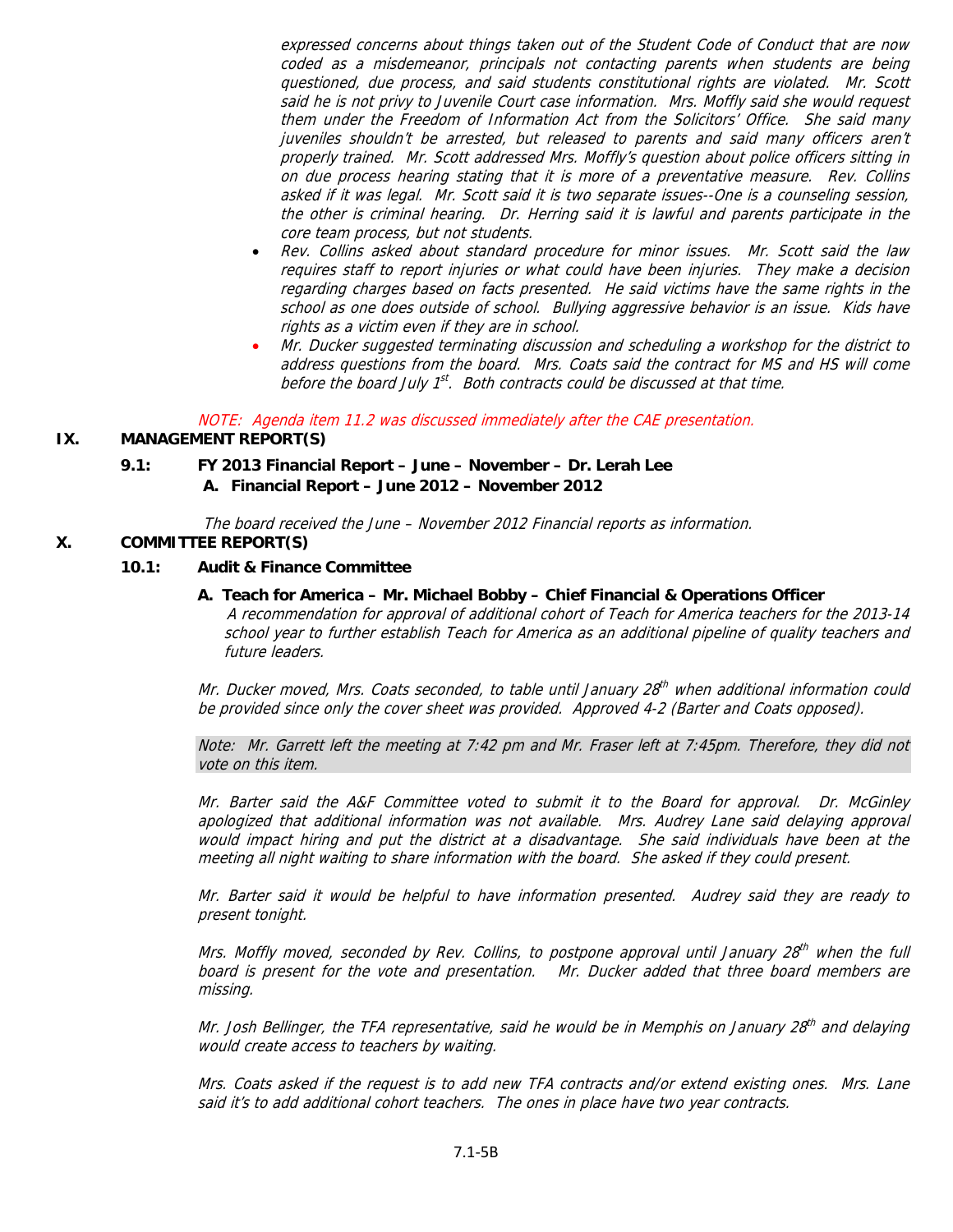Rev. Collins suggested the board assist TFA folks with travel expenses.

#### **10.2: Policy Committee – Mr. Chris Fraser**

Mr. Fraser announced that the next meeting will be held January 23<sup>rd</sup> at 9:30am.

#### **XI. POTENTIAL CONSENT AGENDA ITEMS**

Note: The Board voted on agenda items 11.2, 11.4, 11.6, and 11.7 while all eight board members were present. Other items were voted on after Mr. Fraser and Mr. Garrett left the meeting.

- **11.1: Recommendation to Continue Montessori at Hursey Elementary School This item was pulled** from the 1/14/13 Board Agenda.
- **11.2: North Charleston Police at Elementary Schools Mr. John Emerson General Council & Mr. Jeff Scott – Director of Security**

Note: Because of the amendment made during approval of the agenda, this item was discussed immediately after the CAE presentation.

The board discussed placement of North Charleston Police at Elementary Schools. Mr. William Scott and Dr. Lisa Herring presented information on the use of police officers in Elementary Schools and information on mandatory training in the district.

Mr. Garrett moved, seconded by Mr. Fraser, to amend the agreement for Police Officers in Elementary Schools in North Charleston in addition to SROs, at no cost to the district. The vote was 7-1 (Moffly).

- Mr. Garrett said safety is the secondary goal, education is the first. Staff looked at security plans and gaps. He thanked the visitors that addressed the issue. Most principals welcome SROs. If those hired act outside of policy that would be addressed accordingly.
- Rev. Collins said he liked security. But said a police officer inside a school would have a hard time keeping a campus safe. He said last week a student had a hand gun in school. He said the district should seek a better way to keep students safe. He said the district must devise a plan to keep intruders out of buildings. He agreed that increased security is needed. However, a plan must be devised to have campus security.
- Mrs. Moffly said the whole reason for SRO was outside security. Not counseling. She said they should be kept outside of school, because students aren't terrorists. If they are criminal students inside, they need to be addressed. She asked Mr. Emerson to address the jurisdictional opinion on North Charleston's police in schools proposal. Mr. Emerson said City of North Charleston doesn't have unilateral authority to place law enforcement in schools without going through proper channels—superintendent and administrators of buildings.
- Mr. Ducker said City of North Chas agreed to fund them through June  $30<sup>th</sup>$ .
- Mr. Barter said school security accomplishments are admirable and more could be done. He leaves it to professionals to determine if police officers need to be inside or outside the schools.
- Mr. Miller said students must be educated and protected. He agrees with Mayor Summey in wanting to do something quickly. He called several principals about the issue and they want extra security on their campuses. They also suggested they could use them to perform other duties. He visited an elementary school earlier today and found a police officer sitting in the lobby. He said the board may need to have additional conversations with Mayor Summey and principals to determine what is needed.
- Rev. Collins asked what could be done to get more outside and perimeter control in the contract. Dr. McGinley said perimeter control is included in the contract and that it was better to have police officers inside the building rather than outside the building. She said the workshop will further discuss the role of police officers. She also spoke with principals and heard the same thing Mr. Garrett and Mr. Miller said. She heard the President Obama say something about identifying what more could be done to make students and adults safe.

#### **11.3: North Charleston Elementary School for Creative Arts – Mrs. Terri Nichols, Associate Superintendent – Elementary Learning Community**  The board discussed the recommendation to transition North Charleston Creative Arts from "program" to "school" status.

Rev. Collins moved, seconded by Mr. Barter, to approve the recommendation to transition North Charleston Creative Arts from "program" to "school" status. The vote was 6-0.

Note: Mr. Garrett left the meeting at 7:42 pm and Mr. Fraser left at 7:45pm. Therefore, they did not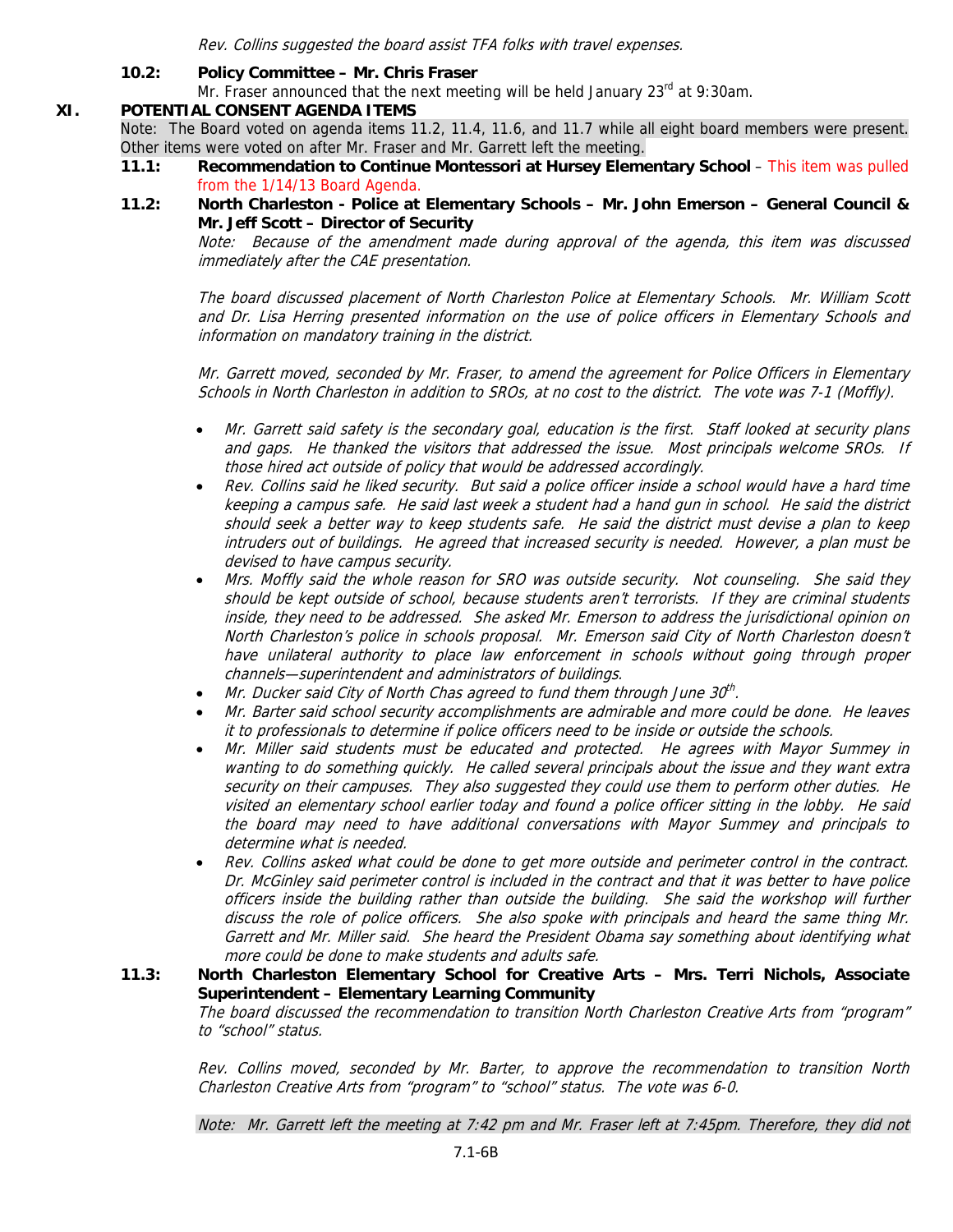vote on this item.

- Mr. Ducker asked what is the difference between a "program and a school. Terri Nichols said programs can be seen by someone other than a principal and they don't have to have a secretary book keeper. They shared resources with a school that will be moving downtown next school year. They would have their own beds code.
- Mr. Ducker asked about the additional allocation. Dr. McGinley said the enrollment was subject to go up next year. Eventually, it would become a school anyway. The budget already pays half of the principal's salary. Mr. Bobby said there would be additional funds and said the budgets would be grown each year.

#### **11.4: Montessori Community School – Mrs. Terri Nichols, Associate Superintendent – Elementary Learning Community**

Mr. Fraser moved, seconded by Mr. Barter, to approve the recommendation to transition Montessori Community School from "program" to "school" status. The General Operating Fund cost will be determined based on enrollment and cost of 1.0 Principal (approximately \$50,000 more than currently budgeted. The vote was 8-0.

#### **11.5: Transfer of Ownership of Building Located on Goodwin Elementary School Property – Mr. Michael Bobby, Chief Financial & Operations Officer**

Mr. Barter moved, seconded by Mr. Ducker, to approve the resolution submitted by the Cooper River Parks and Playground Commission to transfer ownership of a building previously constructed on a site of Goodwin Elementary School by the Cooper River Parks and Playground Commission to the CCSD for the sum of \$1.00 as shown on the bill of sale. The vote was 6-0.

Note: Mr. Garrett left the meeting at 7:42 pm and Mr. Fraser left at 7:45pm. Therefore, they did not vote on this item.

Mr. Bobby addressed questions from Rev. Collins regarding the transfer of ownership recommendation. He said they were given permission years ago to build the building on the district's property. If it becomes too costly, they would do something else with the property. Rev. Collins also asked about the Adult Ed. Program. Dr. McGinley said the funding is based on the number of participants. She said Susan Friedrich could present information to the board.

Note: Mr. Garrett left the meeting at 7:42pm and Mr. Fraser left at 7:45pm. Therefore, they did not vote on this item.

**11.6: 2012 Grant Year (FY 2013) Revised Grant Submissions Head Start and Early Head Start – Mr. Michael Bobby, Chief Financial & Operations Officer** 

Mr. Fraser moved, seconded by Mr. Barter, approval of the 2012 Grant Year (FY2013) revised grant submissions for Head Start and Early Head Start. The funding source is the U.S. Department of Health and Human Services; Administration for Children and Families: Office of Head Start. The vote was 8- 0.

**11.7: Common Core State Standards Training for ELA – Dr. Lisa Herring – Associate Superintendent for Academic & Instructional Support** 

Mr. Fraser moved, seconded by Mr. Barter, approval of the recommendation for Common Core State Standards Training for ELA. The amount of this service is \$182,000. The funding source is Title II funds. The vote was 8-0.

**11.8: Teach for America – Mr. Michael Bobby – Chief Financial & Operations Officer** – This item was moved to Audit & Finance section - See agenda item 10.1A

#### **11.9 Approval of 2013 Achievement Goals**

Mrs. Moffly moved, seconded by Mr. Ducker, to approve the 2013-14 Achievement Goals recommendation. The vote was 5-1 (Moffly).

Note: Mr. Garrett left the meeting at 7:42 pm and Mr. Fraser left at 7:45pm. Therefore, they did not vote on this item.

The board will revisit final five year goals at a later date.

#### **XII. NEW BUSINESS**

1. Mr. Ducker proposed the board consider placing an item on the board agenda inviting municipalities to place SROs in all county elementary schools. Mr. Barter, Mrs. Coats and Mr. Miller agreed to add the item to the